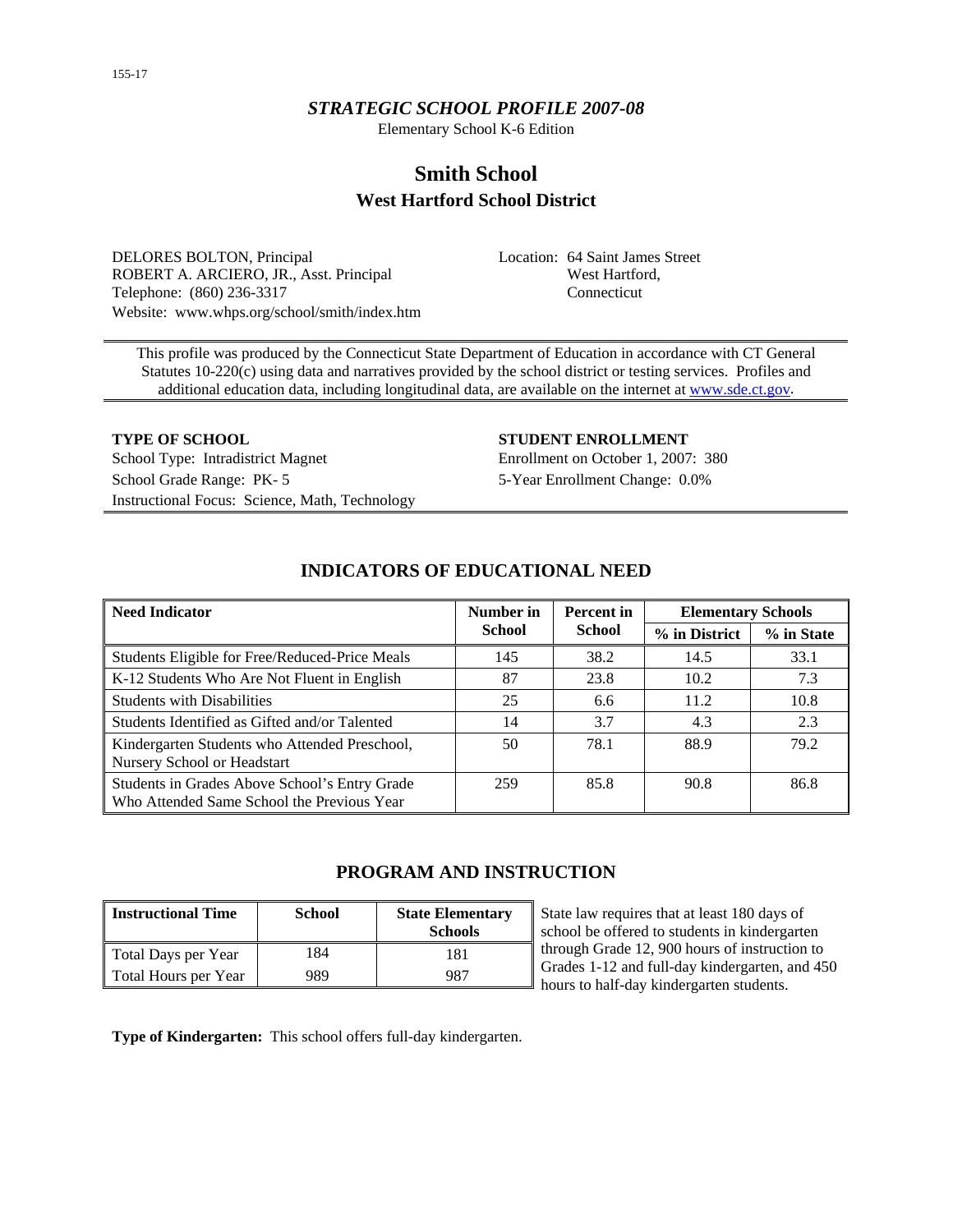| Average Class Size | <b>School</b> | <b>District</b> | <b>State</b> |
|--------------------|---------------|-----------------|--------------|
| Kindergarten       | 21.3          | 19.7            | 18.1         |
| Grade 2            | 17.5          | 20.7            | 19.3         |
| Grade 5            | 21.7          | 22.7            | 20.9         |

| <b>Estimated Hours of Instruction Per Year in Selected Subject Areas</b> |                   |              |  |  |  |
|--------------------------------------------------------------------------|-------------------|--------------|--|--|--|
| Grade 5                                                                  | School            | <b>State</b> |  |  |  |
| Art                                                                      | 36                | 31           |  |  |  |
| <b>Computer Education</b>                                                | $\mathbf{\Omega}$ | 17           |  |  |  |
| <b>English Language Arts</b>                                             | 423               | 425          |  |  |  |
| Family and Consumer Science                                              | $\theta$          | 1            |  |  |  |
| Health                                                                   | 32                | 23           |  |  |  |
| Library Media Skills                                                     | 18                | 18           |  |  |  |
| <b>Mathematics</b>                                                       | 202               | 199          |  |  |  |
| Music                                                                    | 36                | 33           |  |  |  |
| Physical Education                                                       | 54                | 40           |  |  |  |
| Science*                                                                 | 91                | 97           |  |  |  |
| Social Studies*                                                          | 61                | 92           |  |  |  |
| <b>Technology Education</b>                                              | 0                 | 1            |  |  |  |
| World Languages                                                          | 36                | 10           |  |  |  |

#### **World Language**

Formal instruction (at least 1 hour per week) in Spanish starts in Grade K in this school. Statewide, 4.5% of elementary and middle schools that serve Grade K start world language instruction by this grade.

### **Lunch**

An average of 30 minutes is provided for lunch during full school days.

\*Interdisciplinary Approach

| <b>Special Programs</b>                                                                                                 | <b>School</b> | <b>Elementary Schools</b> |              |
|-------------------------------------------------------------------------------------------------------------------------|---------------|---------------------------|--------------|
|                                                                                                                         |               | <b>District</b>           | <b>State</b> |
| % of K-12 Students in Bilingual Education Program or Receiving<br>English as a Second Language Services                 | 23.8          | 10.1                      | 7.1          |
| % of Identified Gifted and/or Talented Students Who Received<br><b>Services</b>                                         | 100.0         | 100.0                     | 78.6         |
| % of Special Education Students Attending This School Who Spent<br>Over 79% of Their Time with Their Non-Disabled Peers | 100.0         | 75.0                      | 79.1         |

## **LIBRARY AND COMPUTERS**

Free on-line access to periodicals, newspapers, and other resources is available to all Connecticut schools through the Connecticut Digital Library at

| <b>Instructional Computers and Library</b>        | <b>School</b> | <b>Elementary Schools</b> |              |  |
|---------------------------------------------------|---------------|---------------------------|--------------|--|
| <b>Materials</b>                                  |               | <b>District</b>           | <b>State</b> |  |
| # of Students Per Computer                        | 2.3           | 3.5                       | 3.4          |  |
| % of Computers with Internet Access               | 100.0         | 100.0                     | 98.3         |  |
| % of Computers that are High or Moderate<br>Power | 100.0         | 99.2                      | 91.7         |  |
| # of Print Volumes Per Student*                   | 37.6          | 33.6                      | 27.7         |  |
| # of Print Periodical Subscriptions               | 29            | 22                        | 16           |  |

www.iconn.org. \*Because a certain number of volumes are needed for a library of adequate breadth and depth, a small school may need a higher number of volumes per student.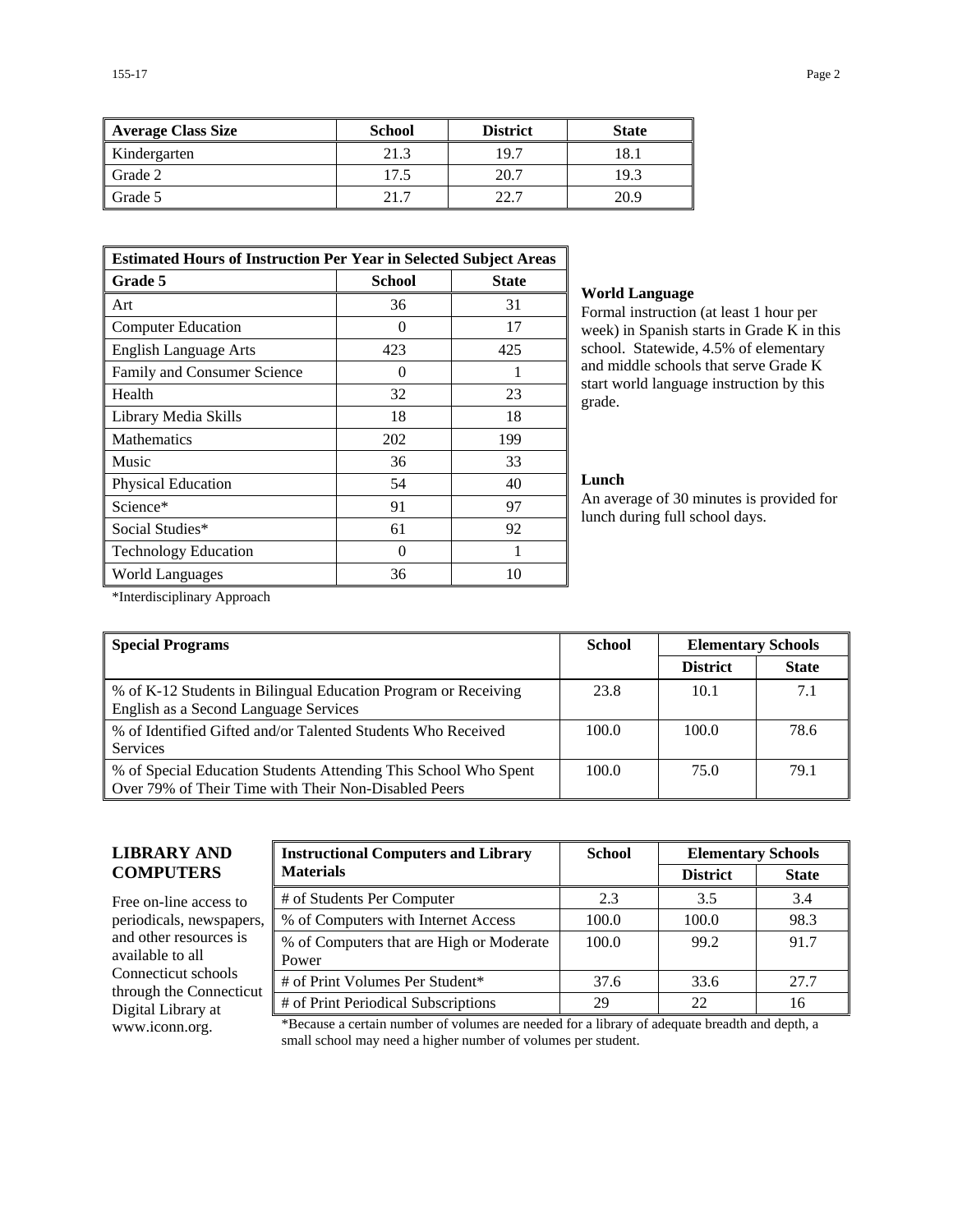## **SCHOOL STAFF**

| <b>Full-Time Equivalent Count of School Staff</b>                               |       |
|---------------------------------------------------------------------------------|-------|
| General Education: Teachers and Instructors                                     | 29.50 |
| Paraprofessional Instructional Assistants                                       | 8.00  |
| Special Education: Teachers and Instructors                                     | 1.60  |
| Paraprofessional Instructional Assistants                                       | 3.00  |
| Library/Media Specialists and Assistants                                        | 2.00  |
| Administrators, Coordinators, and Department Chairs                             | 2.00  |
| Instructional Specialists Who Support Teachers (e.g., subject area specialists) | 1.00  |
| Counselors, Social Workers, and School Psychologists                            | 1.80  |
| <b>School Nurses</b>                                                            | 1.00  |
| Other Staff Providing Non-Instructional Services and Support                    | 9.50  |

the full-time uivalent count, staff members working rt-time in the nool are counted as raction of full-time. r example, a cher who works lf-time in a school ntributes  $0.50$  to the nool's staff count.

| <b>Teachers and Instructors</b>                      | <b>School</b> |                 | <b>Elementary Schools</b> |  |
|------------------------------------------------------|---------------|-----------------|---------------------------|--|
|                                                      |               | <b>District</b> | <b>State</b>              |  |
| Average Number of Years of Experience in Education   | 10.9          | 11.4            | 13.2                      |  |
| % with Master's Degree or Above                      | 82.4          | 78.1            | 77.9                      |  |
| Attendance, 2006-07: Average # of Days Absent Due to | 5.7           | 6.3             | 8.7                       |  |
| Illness or Personal Time                             |               |                 |                           |  |
| % Assigned to Same School the Previous Year          | 73.5          | 68.2            | 72.5                      |  |

#### **HOME AND SCHOOL COMMUNICATION AND SUPPORT**

**Teacher E-Mail Addresses:** All teachers at this school have been issued e-mail addresses.

The following narrative about how this school promotes and supports parental involvement was submitted by this school.

At the Florence E. Smith School of Science, Math and Technology, we are committed to parent engagement, communication, and support. We had over 100 parent volunteers provide direct assistance to the school. Many parents supported the media center during the book fairs, the art room during the art shows, the music department during concerts, or in the classrooms during special curriculum events.

Our school held many evening events for parents and families. The "Science, Math and Technology Night" was well attended and focused on joint activities for parents and students that included exploration and inquiry. In addition, "Eat Right, Get Fit and Read Night" was a great evening with a focus on students. Together with their families, students were able to demonstrate their prowess in academics or special areas. The very popular "Smith World of Foods Night" is an evening where parents share foods and activities representing their cultures with others in the Smith School community. Our Family Resource Center (FRC) provided us with a Parent Liaison this year. We were able to increase our communication with the Spanish speaking families in the school by translating our bi-monthly newsletter into Spanish as a result of this position. There were two Café Latina evenings for parents to discuss school programs and community activities. Parents Empowering People (PEP) was also established in Spanish to provide another voice for families. We were able to provide regular communications with parents who just dropped in to discuss matters.

Ninety-eight percent of our families were involved in each of the two parent conferences this year. Teachers were vigilant about ensuring that conference times were convenient for all parents. Eighty-four members of the Smith School community took advantage of our first Family Field Trip to the Peabody Museum in New Haven. Through the regular use of homeroom parents, important school information is disseminated. Many teachers send weekly communications home which include classroom activities and upcoming events. Our school's website is updated regularly and provides current information to families regarding the activities and events occurring in the school.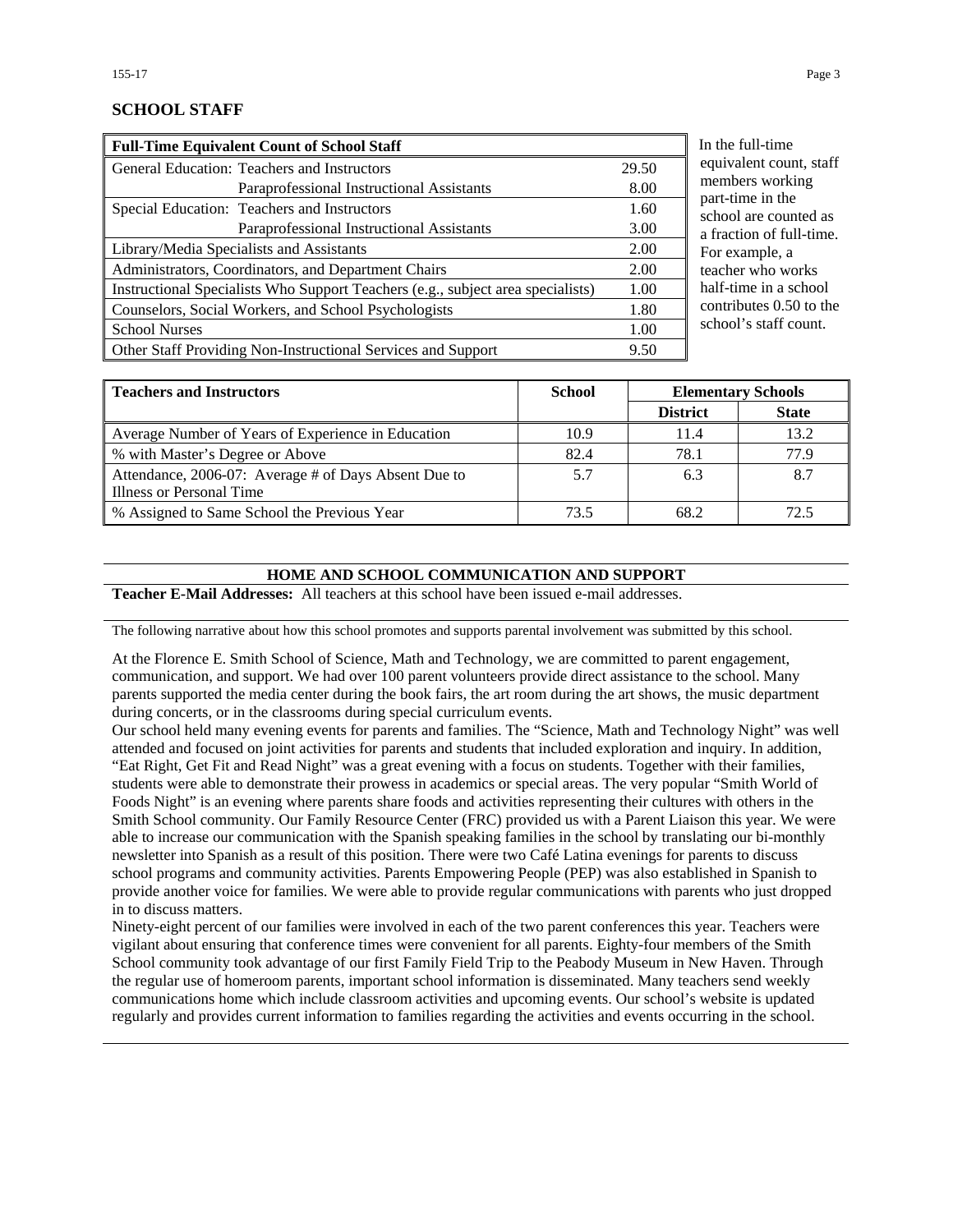| <b>Student Race/Ethnicity</b>              |     |      |  |  |  |
|--------------------------------------------|-----|------|--|--|--|
| <b>Race/Ethnicity</b><br>Number<br>Percent |     |      |  |  |  |
| American Indian                            |     | 0.0  |  |  |  |
| Asian American                             | 82  | 21.6 |  |  |  |
| <b>Black</b>                               | 55  | 14.5 |  |  |  |
| Hispanic                                   | 123 | 32.4 |  |  |  |
| White                                      | 120 | 31.6 |  |  |  |
| <b>Total Minority</b>                      | 260 | 68.4 |  |  |  |

## **SCHOOL DIVERSITY**

**Percent of Minority Professional Staff:** 9.8%

**Non-English Home Language**: 39.3% of this school's students (excluding prekindergarten students) come from homes where English is not the primary language. The number of non-English home languages is 23.

#### **EFFORTS TO REDUCE RACIAL, ETHNIC, AND ECONOMIC ISOLATION**

Below is the description submitted by this school of how it provides educational opportunities for its students to interact with students and teachers from diverse racial, ethnic, and economic backgrounds.

Florence E. Smith School of Science, Math and Technology opened in 1995 as one of West Hartford's first magnet schools. There are 380 children enrolled in our school - pre-k through grade 5. Approximately 80% of our children reside in our neighborhood attendance zone and 20% are magnet students drawn from other parts of town. The focus of our magnet school is science, math and technology. Many students attend our school because their parents want them to be educated in a supportive, diverse, integrated and challenging setting. Families are committed to our school and supportive of this progressive school concept. We have taken extensive efforts to provide all students with equal opportunities to experience science and utilize technology. With high-speed internet access available in all classrooms, our media center lab, our wireless mobile lab, combined with an ever-growing variety of peripheral hardware, students have regular opportunities to purposefully integrate their use of technology across all curricular areas. In additional, all students engage in rich learning experiences in our state-of-the-art science lab. Opportunities exist for all to share in the cultural diversity of our community through curriculum-based celebrations, community-sponsored cultural performances, assemblies, and school-wide events. Our 5th grade students participated in and were trained in an Esteem Program that is in connection with students from Canton High School. Our students study the cultures of Mexico, Africa, Japan, and the Caribbean during their first four years of school. Beginning in kindergarten, students study Spanish through our WLES program.

## **STUDENT PERFORMANCE AND BEHAVIOR**

| <b>Physical Fitness: % Reaching</b><br><b>Health Standard on All Four Tests*</b> | <b>School</b> | <b>District</b> | <b>State</b> | % of Schools in State with Equal or<br><b>Lower Percent Reaching Standard</b> |
|----------------------------------------------------------------------------------|---------------|-----------------|--------------|-------------------------------------------------------------------------------|
| Grade 4                                                                          | 46.3          | 40.9            | 33.8         | 77.0                                                                          |
| Grade 6                                                                          | N/A           | N/A             | N/A          | N/A                                                                           |

\*Includes tests for flexibility, abdominal strength and endurance, upper-body strength and aerobic endurance.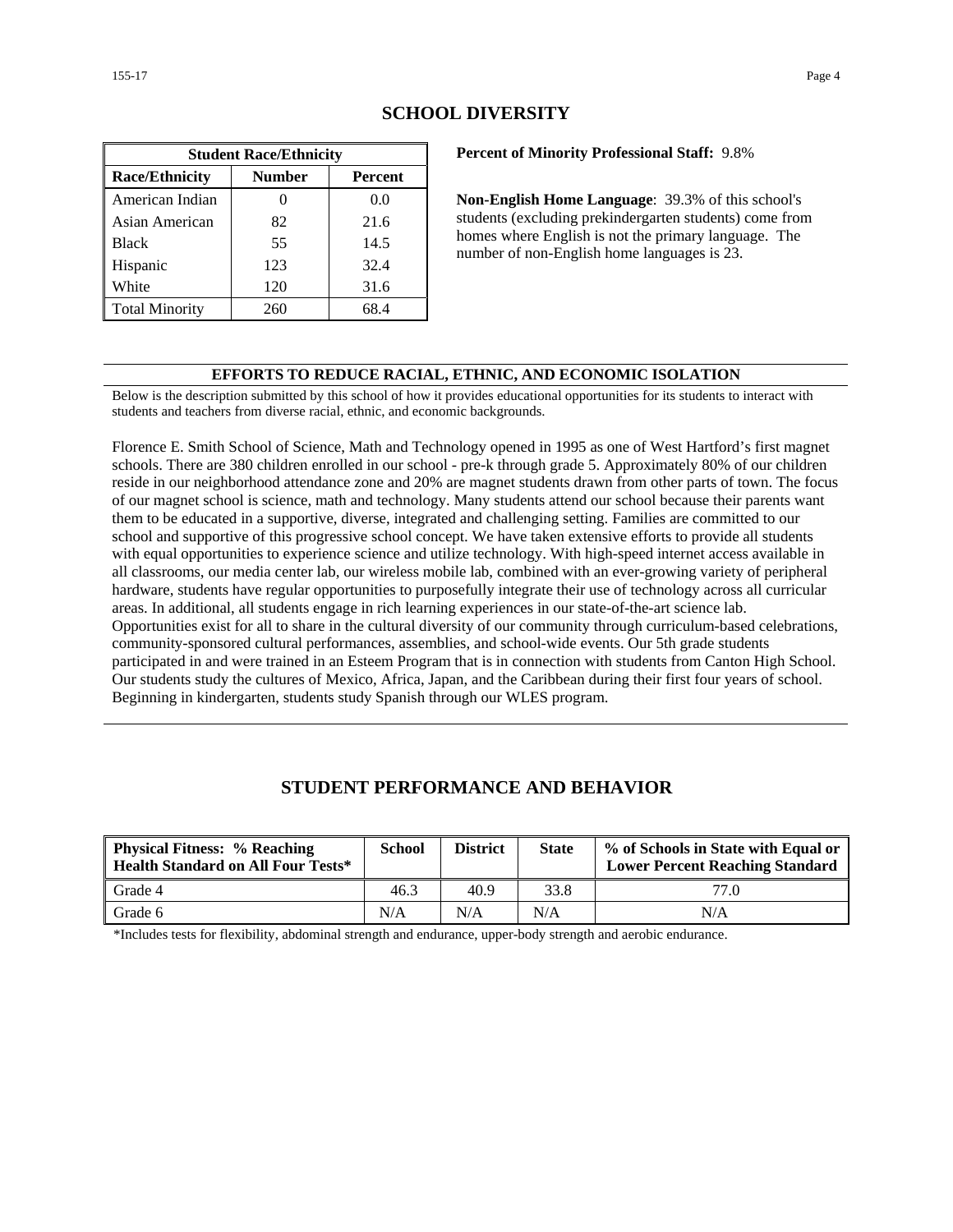| <b>Grade and CMT</b><br><b>Subject Area</b> | <b>School</b> | <b>District</b> | <b>State</b> | % of Schools in State<br>with Equal or Lower<br><b>Percent Meeting Goal</b> | These results reflect<br>the performance of |
|---------------------------------------------|---------------|-----------------|--------------|-----------------------------------------------------------------------------|---------------------------------------------|
| Grade 3 Reading                             | 41.1          | 65.1            | 52.0         | 34.2                                                                        | students with                               |
| Writing                                     | 73.2          | 76.0            | 63.4         | 66.0                                                                        | scoreable tests who<br>were enrolled in the |
| <b>Mathematics</b>                          | 62.5          | 71.9            | 60.0         | 51.4                                                                        | district at the time of                     |
| Grade 4 Reading                             | 49.1          | 70.7            | 55.9         | 40.1                                                                        | testing, regardless of                      |
| Writing                                     | 66.7          | 71.0            | 62.9         | 53.8                                                                        | the length of time                          |
| <b>Mathematics</b>                          | 68.4          | 71.7            | 60.3         | 63.4                                                                        | they were enrolled<br>in the district.      |
| Grade 5 Reading                             | 56.5          | 71.6            | 62.2         | 38.5                                                                        | Results for fewer                           |
| Writing                                     | 53.2          | 75.2            | 64.5         | 33.5                                                                        | than 20 students are                        |
| <b>Mathematics</b>                          | 70.3          | 78.6            | 65.9         | 57.4                                                                        | not presented.                              |
| Science                                     | 50.0          | 62.5            | 54.9         | 44.7                                                                        |                                             |
| Grade 6 Reading                             | N/A           | N/A             | N/A          | N/A                                                                         |                                             |
| Writing                                     | N/A           | N/A             | N/A          | N/A                                                                         |                                             |
| <b>Mathematics</b>                          | N/A           | N/A             | N/A          | N/A                                                                         |                                             |

**Connecticut Mastery Test, Fourth Generation, % Meeting State Goal.** The Goal level is more demanding than the Proficient level, but not as high as the Advanced level, reported in the No Child Left Behind Report Cards.

For more detailed CMT results, go to [www.ctreports.](http://www.ctreports/)

To see the NCLB Report Card for this school, go to [www.sde.ct.gov](http://www.sde.ct.gov/) and click on "No Child Left Behind."

| <b>Student Attendance</b> | School | <b>District Elementary Sch.</b> | <b>State Elementary Sch.</b> |
|---------------------------|--------|---------------------------------|------------------------------|
| % Present on October 1    | 96.8   | 97.3                            | 96.4                         |

#### **Disciplinary Offenses**

Disciplinary offenses committed by students include all serious offenses, offenses involving drugs, alcohol, or tobacco, and all incidents resulting in suspension or expulsion. In the 2006-07 school year, 2 students were responsible for these incidents. These students represent 0.5% of the estimated number of students who attended this school at some point during the 2006-07 school year. For more information and data on disciplinary offenses, go to [www.sde.ct.gov](http://www.sde.ct.gov/), click on "CEDaR" and then on "Student

| <b>Number of Incidents by Disciplinary Offense Category, 2006-07</b> |                             |                       |
|----------------------------------------------------------------------|-----------------------------|-----------------------|
| <b>Offense Category*</b>                                             | <b>Location of Incident</b> |                       |
|                                                                      | <b>School</b>               | <b>Other Location</b> |
| <b>Violent Crimes Against Persons</b>                                | N/A                         | N/A                   |
| <b>Sexually Related Behavior</b>                                     | N/A                         | N/A                   |
| Personally Threatening Behavior                                      | N/A                         | N/A                   |
| Theft                                                                | N/A                         | N/A                   |
| Physical/Verbal Confrontation                                        | N/A                         | N/A                   |
| Fighting/Battery                                                     | N/A                         | N/A                   |
| <b>Property Damage</b>                                               | N/A                         | N/A                   |
| Weapons                                                              | N/A                         | N/A                   |
| Drugs/Alcohol/Tobacco                                                | N/A                         | N/A                   |
| <b>School Policy Violations</b>                                      | N/A                         | N/A                   |
| Total                                                                | 2                           | 0                     |

Data." \* Counts by category may be suppressed to protect student privacy.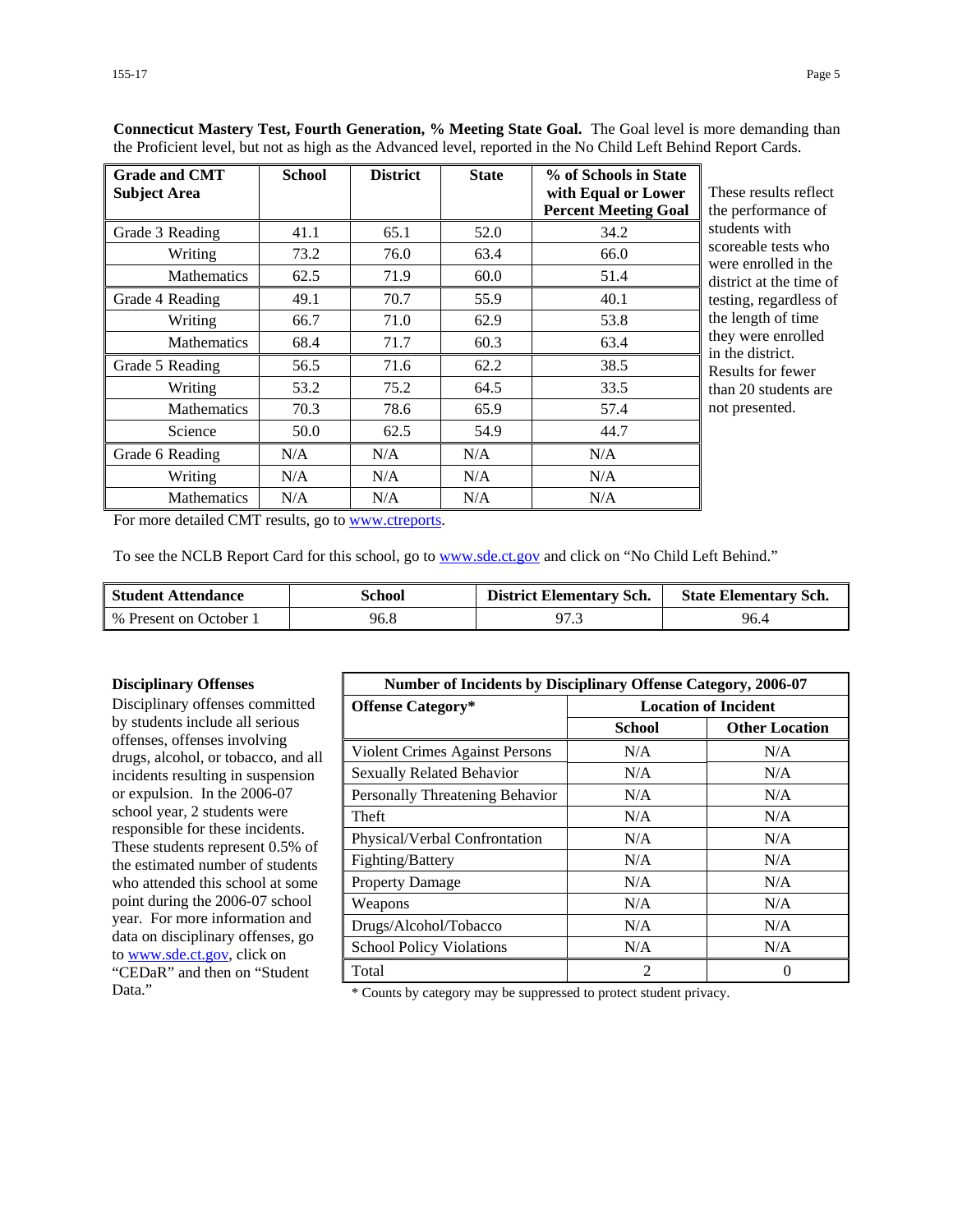#### **SCHOOL IMPROVEMENT PLANS AND ACTIVITIES**

The following narrative was submitted by this school.

The Florence E. Smith School of Science, Math and Technology placed reading as a high priority for the year. Our goal was to increase student performance as measured by internal as well as external measures. We developed a school-wide CMT action plan that was designed, monitored, and reviewed - at least monthly, to assist us to remain focused on the academic goals of the school.

A parent presentation on CMT performance and expectations occurred during the year to provide parents with necessary information regarding the CMT's, as well as giving parents an opportunity to "take" part of the CMT. Small group instruction was provided to students by our reading specialist and tutor. Building level professional development focused on differentiation and implementation of best practices in reading. Teacher teams met regularly to review student progress and to discuss ways to improve achievement.

Our Student Assistance Team met weekly to discuss students who have been referred (either by teachers, parents, or other personnel). A plan was developed to review each of the students' progress towards the goal.

We have several ELL students at our school. Many of our staff members have attended workshops to improve their ability to work with this population in our school.

New SmartBoards have been installed in each classroom and in most instructional spaces. Professional development was provided to assist the staff in the use of this technology as well as best practices in the field.

Through the consistent use of Second Step and Morning Meeting, many areas of the safe school environment goal were addressed. The new assistant principal has been instrumental in establishing a Character and Behavior Committee that oversees personal responsibility and is able to address those matters proactively in the classroom.

#### **SUPPLEMENTAL SCHOOL INFORMATION**

The space below was optionally used by this school to describe aspects of the school not presented elsewhere in the profile.

#### SUPPLEMENTAL SCHOOL INFORMATION

Our students and staff were been very active this year and participated in a myriad of events:

- Hartford Courant NIE Stock Market Awards 2nd and 3rd place winners.
- State Robotics League.
- 20 Smith students participated in the district's Inter-El program.
- School-wide Field Day.
- Earth Unity Day.
- Participated in a nationally recognized, Trout in the Classroom Program.
- Instituted a school-wide behavior system that has successfully reduced disciplinary infractions.
- Record family attendance at school and PTO sponsored events.
- Sponsored the first ever Smith Family Field Trip to Peabody Museum.
- Sponsored parent workshop series on Math (make it and take it) for kindergarten families.
- Developed H.E.A.R.T Program, a parent mentoring/tutoring program for students at Smith School.
- After school programs for students: Book Club, Yoga, Design, Healthy Eating, Basketball, and Dance.
- Participated in the Children's Stage Adventure Week, culminating in a musical production.
- School-wide implementation of the Second-Step Program.